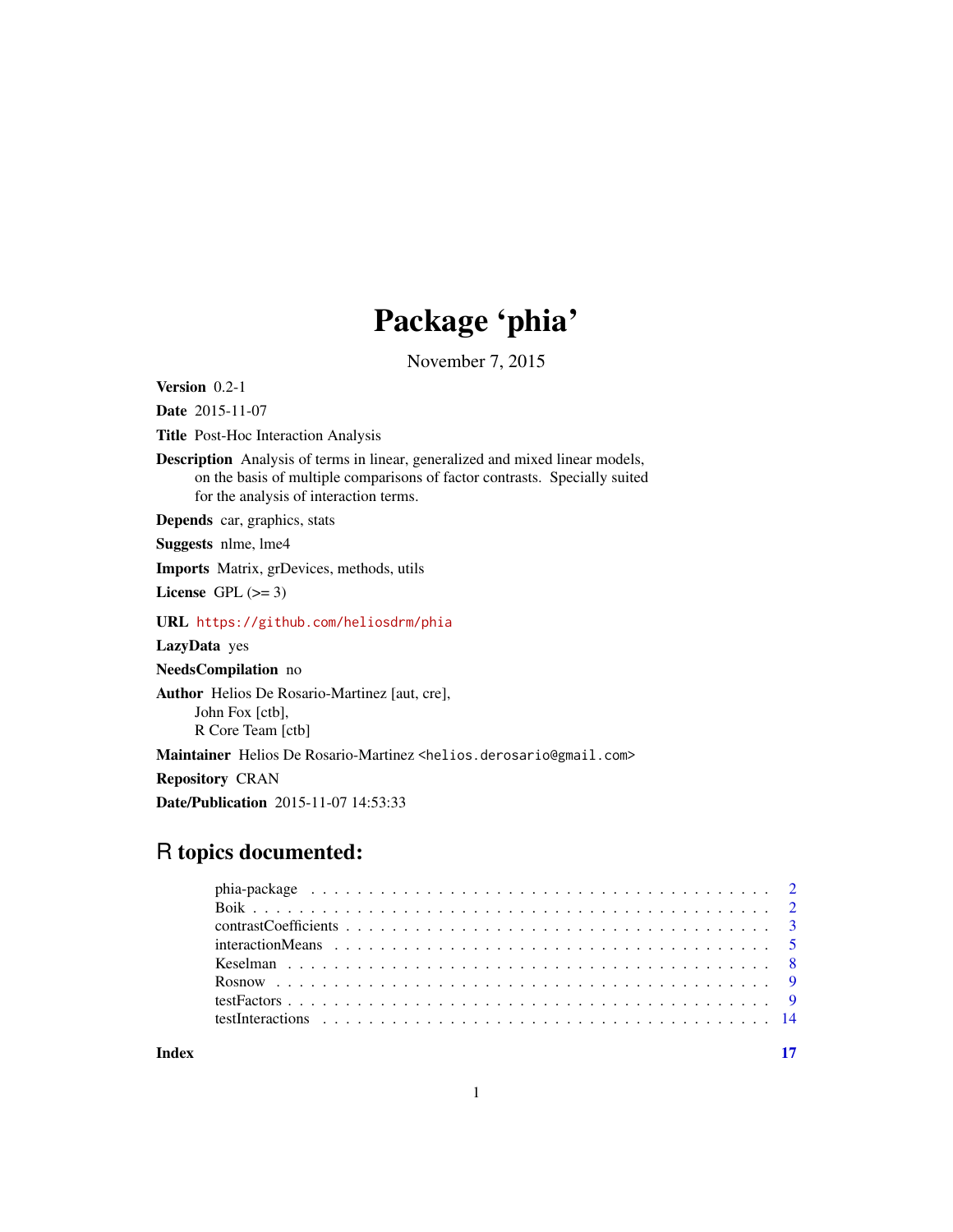<span id="page-1-0"></span>

#### Description

Analysis of the expected values and other terms of in linear, generalized, and mixed linear models, on the basis of multiple comparisons of factor contrasts. Specially suited for the analysis of interaction effects.

#### Details

| Package: | phia       |
|----------|------------|
| Type:    | Package    |
| Version: | $0.2 - 1$  |
| Date:    | 2015-11-07 |
| License: | $GPL (=3)$ |

This package contains functions that may be used for the post-hoc analysis of any term of linear models (univariate or multivariate), generalized and mixed linear models. The function testFactors provides a flexible user interface for defining combinations of factor levels and covariates, to evaluate and test the model, using the function linearHypothesis from package car. testInteractions uses this function for multiple comparisons of simple effects, interaction residuals, interaction contrasts, or user-defined contrasts. interactionMeans may be used to explore the 'cell means' of factorial designs, and plot main effects or first-order interactions.

#### Author(s)

Helios De Rosario-Martinez, with code contributions from John Fox (package car) and the R Core Team (stats package).

Maintainer: Helios De Rosario-Martinez <helios.derosario@gmail.com>

Boik *Contrived Data of Treatments for Hemophobia*

#### **Description**

Data set based on the hypothetical example used by R.J. Boik (1979) to explain the analysis of interaction contrasts. It represents the electrodermal response of 72 students complaining of hemophobia, treated with different fear reduction therapies and doses of antianxiety medication, in a balanced factorial design. The observed values of the dependent variable (not given in the original article) are contrived so that the results of all the tests are coherent with the examples.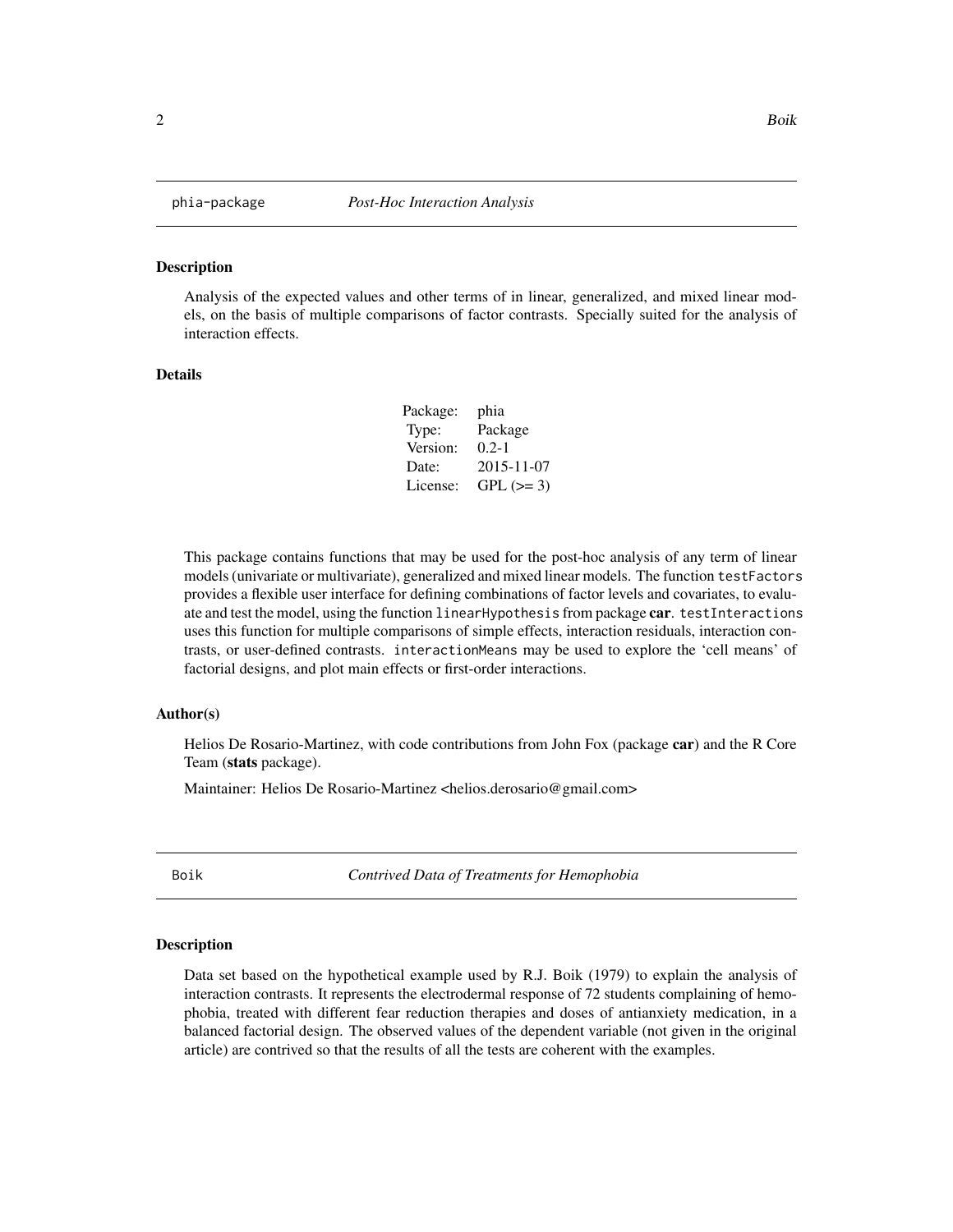# <span id="page-2-0"></span>contrastCoefficients 3

#### Usage

Boik

# Format

A data frame with 72 observations and three columns:

therapy Fear reduction therapy. Factor with levels control, T1, T2.

medication Dose of antianxiety medication. Ordered factor with levels placebo, D1, D2, D3.

edr Electrodermal response (in arbitrary units).

# Note

The anova table in Boik's article (p. 1085) has a misprint in the MS value for 'Treatment B' (medication): it should be 790.32, instead of 970.32.

#### Source

Boik, R. J. (1979). 'Interactions, Partial Interactions, and Interaction Contrasts in the Analysis of Variance', *Psychological Bulletin*, 86(5), 1084-1089.

<span id="page-2-1"></span>contrastCoefficients *Calculate Coefficient Matrices of Factor Contrasts*

# **Description**

Take symbolic formulas of contrasts across the levels of one or more factors, and return a list of matrices with the corresponding linear combination coefficients, in a suitable form to use in testFactors, or as custom contrasts in testInteractions.

#### Usage

```
contrastCoefficients(..., contrast.definitions,
data=parent.frame(), normalize=FALSE)
```
#### **Arguments**

|           | , contrast.definitions                                                                                             |
|-----------|--------------------------------------------------------------------------------------------------------------------|
|           | definitions of the contrasts.                                                                                      |
| data      | list, data frame or environment that contains the factors symbolically represented<br>in the contrast definitions. |
| normalize | logical value: should the coefficients be normalized to unit norm?                                                 |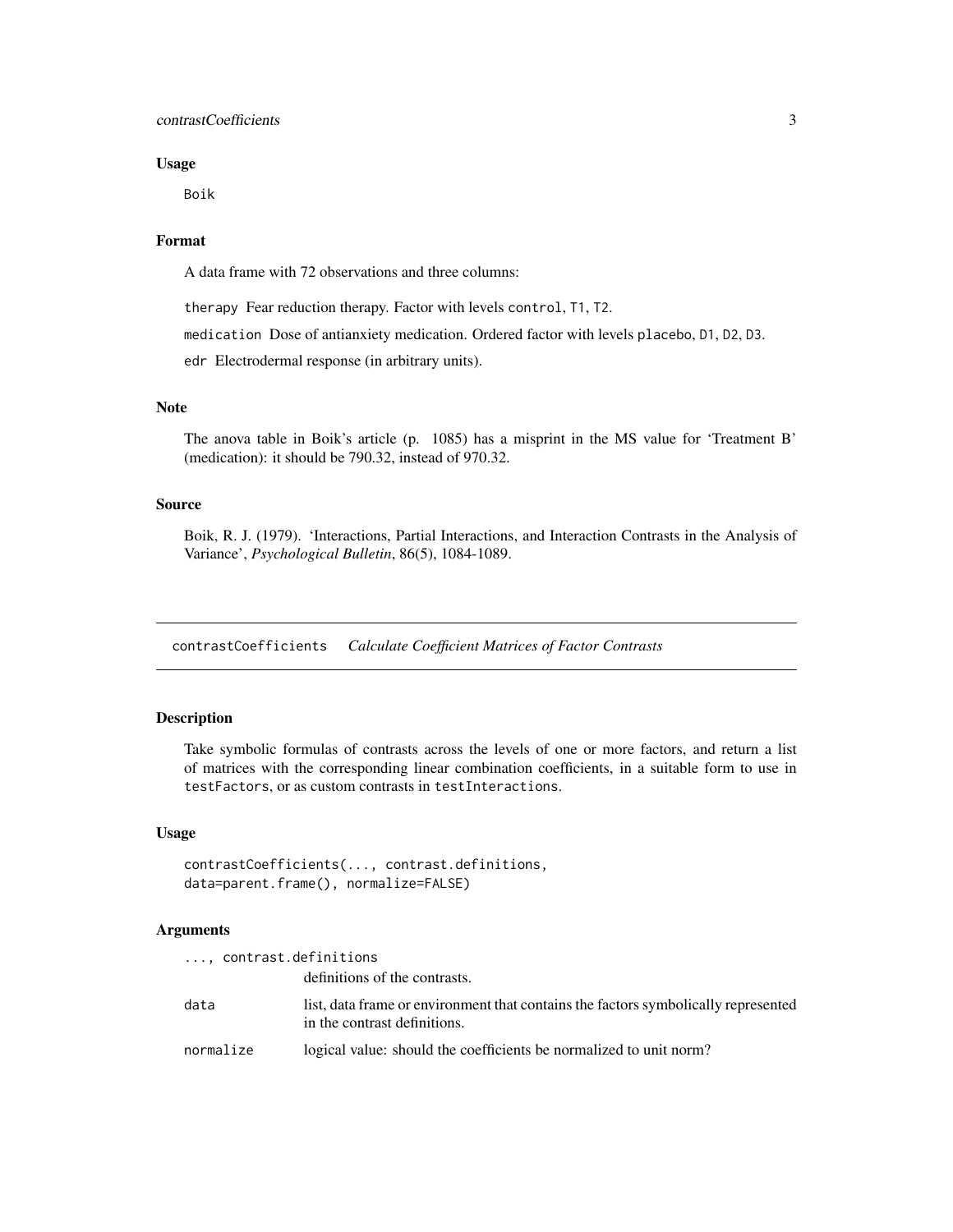#### <span id="page-3-0"></span>Details

In the context of this function, a "contrast" means a linear combination of factor levels (regardless of the dummy coefficients that are used to code those levels in fitted models). For a factor f with three levels f1, f2, f3, this could be a single level (e.g.  $f \sim f/2$ ), a "pairwise" contrast (e.g.  $f \sim f1 - f2$ ), an average (e.g.  $f \sim (f1 + f2 + f3) / 3$ ), or any other linear combination. Such arithmetic operations are usually applied to the values of a dependent variable, conditioned to the value of the represented factor, but those symbolic representations, as if the levels of the factors were themselves combined, are useful abstractions that may come in handy to define hypotheses about the effects of the factor.

This function takes one or more formulas of that type, and returns matrices of the linear coefficients that define such contrasts. For the previous examples, it would return the column matrices list(f=matrix(c(f1=1, f2=0, f3=0))), list(f=matrix(c(f1=1, f2=-1, f3=0))), and list(f=matrix(c(f1=0.333, f2=-0.333, f3=0.333))), respectively. The factors must be defined in the data frame, list, or environment given in data, with the name provided in the right hand side of the formulas. By default this is the parent.frame, which in normal interactive use is the global environment.

The contrast matrices are returned in a named list, where the names are the represented factors, as required by the arguments levels and custom of the functions testFactors and testInteractions, respectively. When more than one formula is given for the same factor, all the corresponding columns of coefficients are bound into a single matrix.

Other ways of representing contrasts, allowed by testFactors and testInteractions, can also be mixed with the formulas as input arguments. Such alternative contrast definitions are just appended without changes in the returned list, after the matrices created from the formulas. (Notice that if other coefficient vectors or matrices are explicitly entered, these will not be combined with the ones calculated from formulas.)

In case of having the contrast definitions stored in a list, that list can be entered as the argument contrast.definitions. This option is recommended if the contrast definitions are mixed with named elements which could create a conflict with data, normalize, or contrast.definitions itself (although this is unlikely to happen specially if all the definitions are given as formulas). In any event, only one alternative of entering the definitions is allowed. If contrast.definitions is given, all the other definitions are ignored with a warning.

#### Value

A named list, where each element has the name of a factor, and contains a numeric matrix with the contrast coefficients. Each row of such matrices is associated to a level of the factor, in the order given by [levels](#page-0-0).

#### Author(s)

Helios De Rosario-Martinez, <helios.derosario@gmail.com>

# See Also

[testFactors](#page-8-1), [interactionMeans](#page-4-1).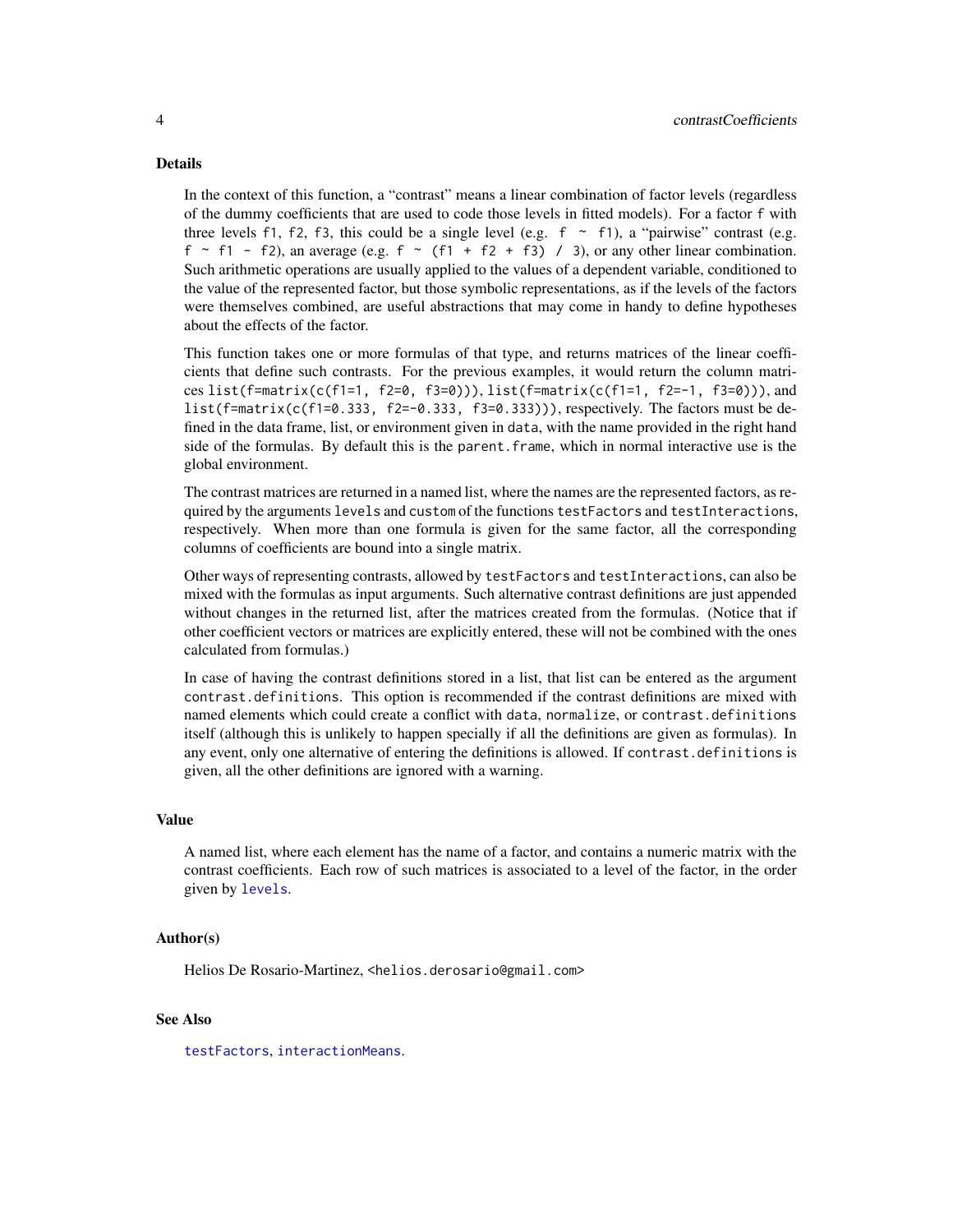# <span id="page-4-0"></span>interactionMeans 5

#### Examples

```
# Calculate the coefficients of example(testInteractions)
# cntrl.vs.T1 <- list(therapy = c(1, -1, 0))
contrastCoefficients(therapy \sim control - T1, data = Boik)
# cntrl.vs.T2 <- list(therapy = c(1, 0, -1))
contrastCoefficients(therapy ~ control - T2, data = Boik)# plcb.vs.doses <- list(medication = c(1, -1/3, -1/3, -1/3))
contrastCoefficients(medication \sim placebo - (D1+D2+D3)/3, data = Boik)
# Combine cntrl.vs.T1 and plcb.vs.doses
contrastCoefficients(
  therapy \sim control - T1, medication \sim placebo - (D1+D2+D3)/3, data = Boik)
# Put various contrasts of the same factor in a matrix, and normalize them
contrastCoefficients(
therapy \sim control - T1,
therapy \sim control - T2,
medication \sim placebo - (D1+D2+D3)/3,
data = Boik,
normalize=TRUE)
```
<span id="page-4-1"></span>interactionMeans *Calculate and Plot Adjusted Means for Interactions*

# **Description**

Creates a data frame with the adjusted means of a fitted model or the slopes associated to its covariates, plus the standard error of those values, for all the interactions of given factors, including intra-subjects factors in multivariate linear models with intra-subjects designs. These interactions may be plotted by pairs of factors.

# Usage

```
interactionMeans(model, factors=names(xlevels), slope=NULL, ...)
## S3 method for class 'interactionMeans'
plot(x, atx=attr(x,"factors"), traces=atx,
 multiple=TRUE, y.equal=FALSE, legend=TRUE, legend.margin=0.2,
  cex.legend=1, abbrev.levels=FALSE, type="b", pch=0:6, errorbar, ...)
```
# Arguments

| model   | fitted model. Currently supported classes include "1m", "g1m", "m1m", "1me",<br>and "mer" or "merMod" (excluding models fitted by nlmer).                                                                  |
|---------|------------------------------------------------------------------------------------------------------------------------------------------------------------------------------------------------------------|
| factors | character vector with the names of interacting factors. All the factors of the<br>model are used by default; use NULL for calculating the overall mean.                                                    |
| slope   | character vector with the names of the interacting covariates associated to the<br>slope that will be represented; if it is NULL (the default value), the function will<br>calculate adjusted mean values. |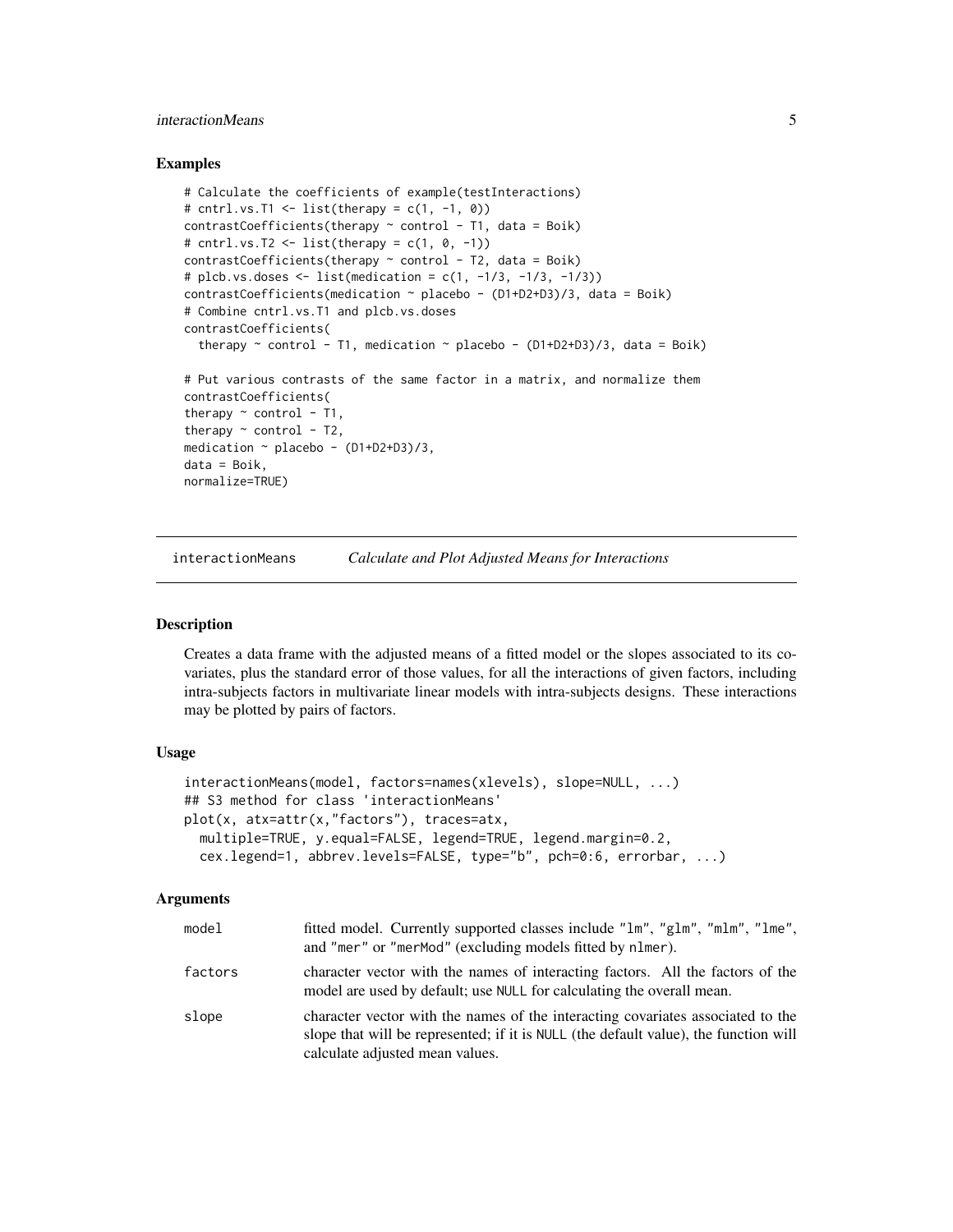<span id="page-5-0"></span>

| X             | an object created by the function interactionMeans.                                                                                                                            |
|---------------|--------------------------------------------------------------------------------------------------------------------------------------------------------------------------------|
| atx           | character vector with the names of factors that will be represented in the hori-<br>zontal axis of the plots. All the factors represented in x are used by default.            |
| traces        | character vector with the names of the factors that will be represented as differ-<br>ent traces in a plot (the same as atx by default).                                       |
| multiple      | logical indicating if the plots shall be combined in multi-panel figures.                                                                                                      |
| y.equal       | logical indicating if all the plots should have the same range in the y-axis (all<br>plots would be expanded to the maximum range).                                            |
| legend        | logical indicating if legends should be drawn in case of plots with multiple<br>traces.                                                                                        |
| legend.margin | fraction of the combined plotting area that shall be reserved for drawing the<br>legends, if they are required.                                                                |
| cex.legend    | character expansion for the legend, relative to the value of par ("cex").                                                                                                      |
| abbrev.levels | A logical indicating whether the factor levels are to be abbreviated in the plot,<br>or an integer that specifies the minimum length of such abbreviations. See<br>abbreviate. |
| type, pch     | type of plot and point characters, as used by matplot.                                                                                                                         |
| errorbar      | definition of the error bars in the plots (see <i>Details</i> ).                                                                                                               |
| $\cdots$      | further arguments passed to testFactors or matplot.                                                                                                                            |

#### Details

This function calculates the adjusted values of the model and their standard errors for interactions between factors, at fixed values of covariates, if they exist. The main or crossed effect of covariates is represented by their "slope", i.e. the variation rate of the response with respect to the product of the specified covariates. The default value of the covariates (and of the offset, if any) is their average in the model data frame, and it can be changed by the arguments covariates or offset, passed down to [testFactors](#page-8-1). Note that in generalized linear models, standard errors and slopes are referred to the link function, not to the mean (see [testFactors](#page-8-1) for details, and how to force the calculation of the link function instead of the response for adjusted means).

In multivariate linear models, the adjusted means or slopes are calculated separately for each column by default, but it is possible to define an intra-subjects design of factors across columns, and put all columns in one. This may be defined by the argument idata passed down to [testFactors](#page-8-1) (see [Anova](#page-0-0) or [linearHypothesis](#page-0-0) in package car for further details). If such transformation is done, it is also possible to include the factors of the intra-subjects design in factors, for calculating their main effects or interactions.

The generic plot function creates matrices of interaction plots, with the main effects of each factor represented in the diagonal, and the interactions between each pair of factors in the rest of panels. For multivariate models without intra-subjects design, a new device for each variable will be created. By default it also prints error bars around the means, plus/minus their standard errors. The size of the error bars can be adjusted by the argument errorbar. Currently supported definitions are strings with the pattern  $c\,i\,\times\,X$ , where  $XX$  is a number between 01 and 99, standing for the  $XX$ 

The adjusted means and error bars of generalized models (fitted with glm or glmer) are plotted on the scale of the link function, although the y-axis is labelled on the scale of the response (unless the link function had been forced in the calculation of the means).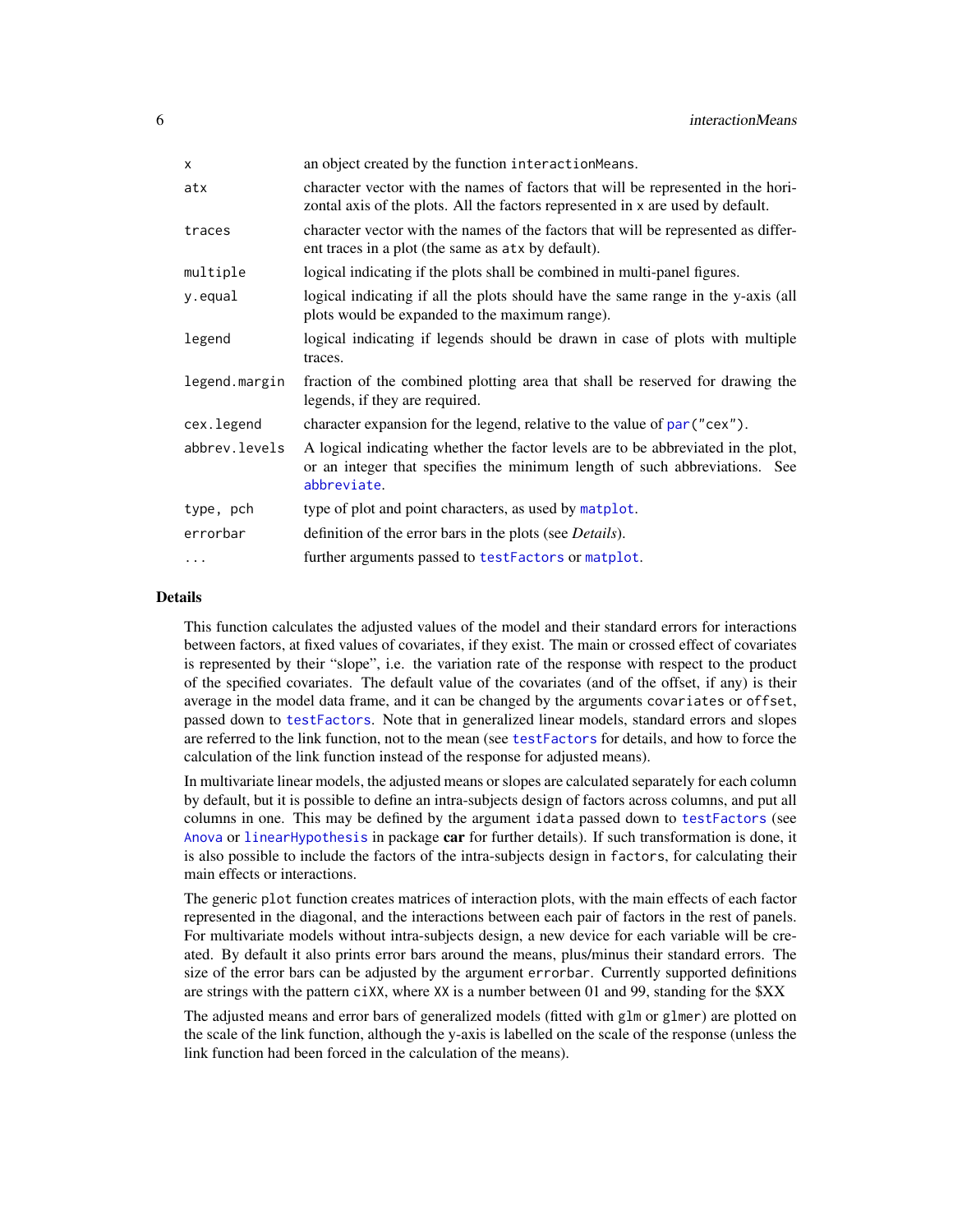# <span id="page-6-0"></span>interactionMeans 7

If the interactions involve many factors, it may be convenient to plot each panel in a different device (with multiple=FALSE), or select a subset of factors to be plotted with the arguments atx and traces. A panel will be plotted for each pair of factors defined by crossing these arguments; if the crossed factors are the same one, that panel will show its main effect.

#### Value

interactionMeans returns an object of class "interactionMeans", that contains a data frame with the factor interactions and the means or slopes of the model adjusted to them, and some attributes used for plotting.

#### Note

The purpose of the plot method is similar to the function interaction, plot, but it uses the lowerlevel function [matplot](#page-0-0), so the aspect of the plots is different.

#### Author(s)

Helios De Rosario-Martinez, <helios.derosario@gmail.com>

#### See Also

[testFactors](#page-8-1), [interactionMeans](#page-4-1).

#### Examples

```
# Interaction between two factors
# See ?Adler for a description of the data set
mod.adler <- lm(rating ~ instruction * expectation, data=Adler)
(means.adler <- interactionMeans(mod.adler))
plot(means.adler, abbrev.levels=TRUE)
# Effect of factors on the slopes of the model
# See ?SLID for a description of the data set
```

```
SLID$logwages <- log2(SLID$wages)
mod.slid \leq lm(logwages \sim education + age \star (sex \star language), data=SLID)
(slopes.slid <- interactionMeans(mod.slid, slope="age"))
plot(slopes.slid)
```

```
# Include intra-subjects factors
# See ?OBrienKaiser for a description of the data set
mod.ok <- lm(cbind(pre.1, pre.2, pre.3, pre.4, pre.5,
                     post.1, post.2, post.3, post.4, post.5,
                     fup.1, fup.2, fup.3, fup.4, fup.5) \sim treatment*gender,
                data=OBrienKaiser)
```
# Intra-subjects data: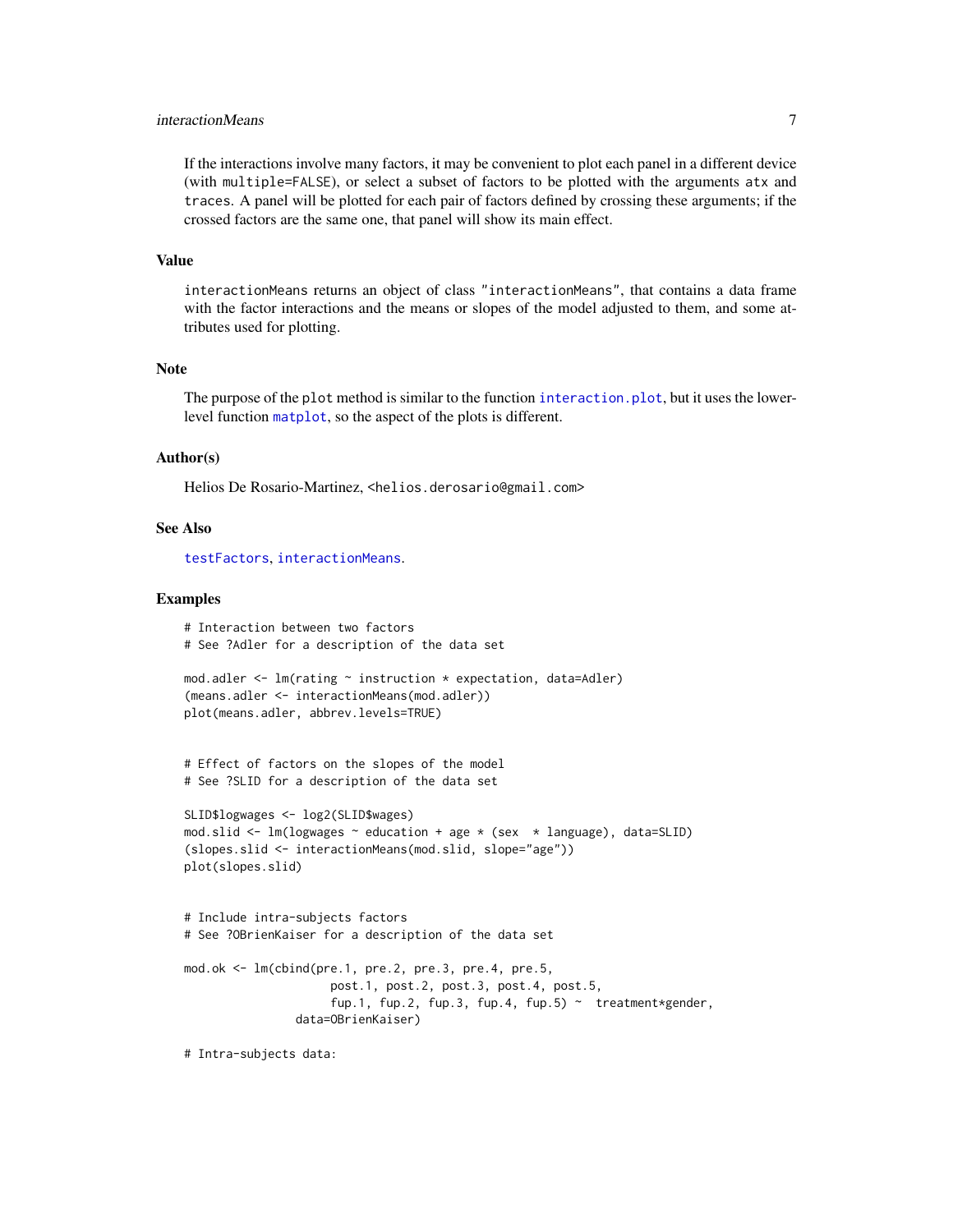```
phase <- factor(rep(c("pretest", "posttest", "followup"), each=5))
hour <- ordered(rep(1:5, 3))
idata <- data.frame(phase, hour)
# Calculate all interactions, but plot only the interactions between
# hour (represented in the x-axis) and the other factors (in traces)
means.ok <- interactionMeans(mod.ok, idata=idata)
plot(means.ok, atx="hour", traces=c("gender","treatment","phase"))
```
Keselman *Repeated-Measures Pyschopsychological Experiment*

# **Description**

This data set represents the outcome of an hypothetical experiment, that recorded psychophysiological measures of subjects with different susceptibility to stressors. Each subject performed a task at four different levels of challenge. Data artificially generated from a multivariate lognormal distribution, with unequal variances and covariance structure related to group sample sizes.

#### Usage

Keselman1 Keselman2

#### Format

Keselman1 is a data frame of 156 rows and 4 columns, with the measures of 39 subjects in a balanced design.

Keselman2 is an unbalanced subset of Keselman1, with 120 rows and 4 columns, corresponding to the measures of 30 subjects.

Both data frames contain the following variables:

subject Integer identity of the subject.

group Classification of the subjects according to their susceptbility to stressors. Factor with levels G1, G2, and G3.

challenge Level of challenge of the task. Ordered factor with levels M1, M2, M3, M4.

measure Psychophisiological measure.

#### Source

Keselman, H. J. (1998) 'Testing treatment effects in repeated measures designs: an update for psychophysiological researchers'. *Psychophysiology*, 35(4), 470-478.

<span id="page-7-0"></span>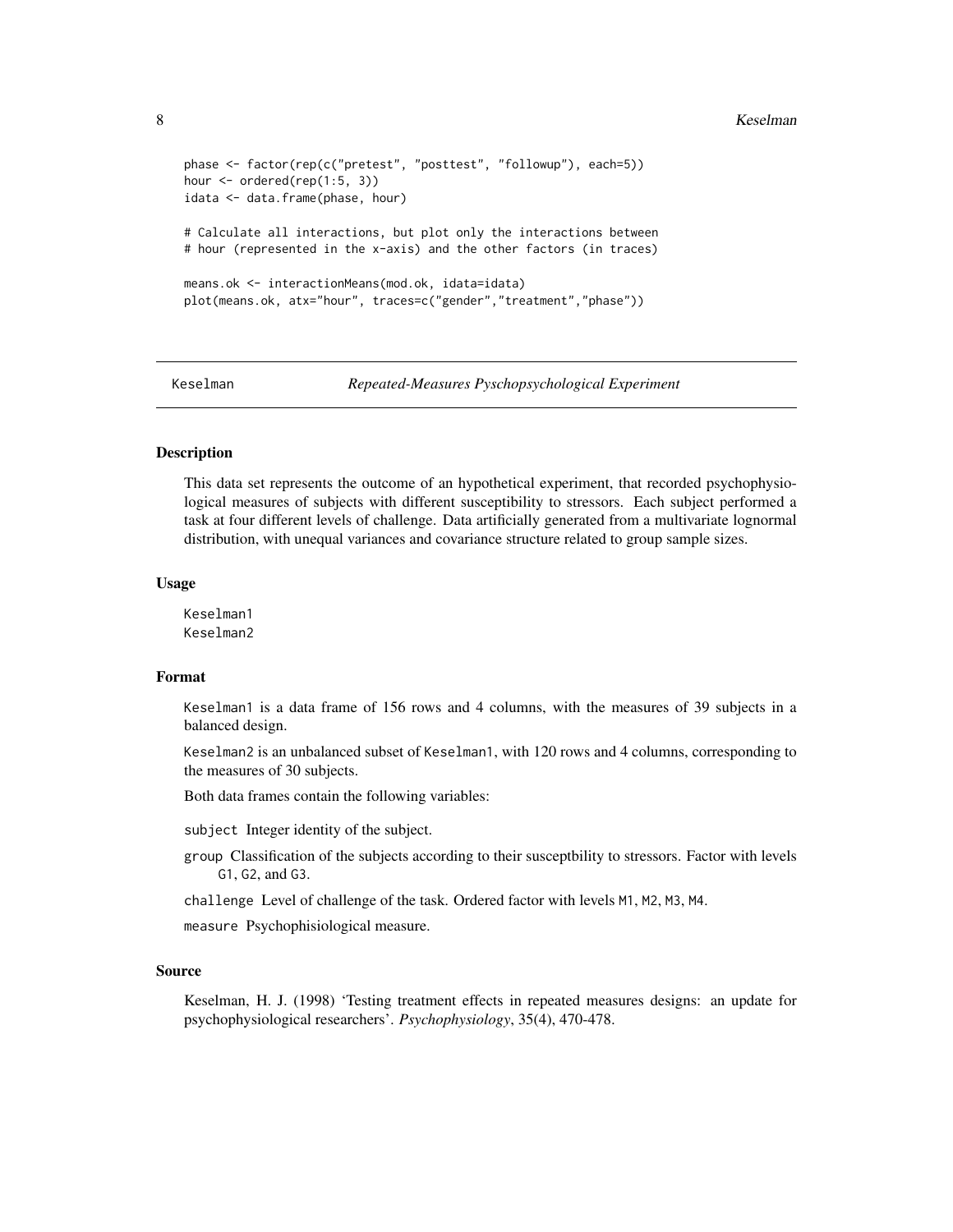<span id="page-8-0"></span>

#### Description

Contrived data set of an hypothetical study about the efficacy of a new training method for improving the performance of baseball players. 2x2 factorial design with two factors: training method and expertise of the player.

#### Usage

Rosnow

#### Format

A data frame with 36 observations and three columns:

method Training method. Factor with levels control and Ralphing.

experience Experience of the player in championship competition. Factor with levels no, yes.

hits Performance scores, measured as total number of hits in an experimentally devised game.

#### Source

Rosnow, R. L., & Rosenthal, R. (1989). 'Definition and Interpretation of Interaction Effects', *Psychological Bulletin*, 105(1), 143-146.

<span id="page-8-1"></span>testFactors *Evaluate and Test Combinations of Factor Levels*

#### Description

Calculates and tests the adjusted mean value of the response and other terms of a fitted model, for specific linear combinations of factor levels and specific values of the covariates. This function is specially indicated for post-hoc analyses of models with factors, to test pairwise comparisons of factor levels, simple main effects, and interaction contrasts. In multivariate models, it is possible to define and test contrasts of intra-subjects factors, as in a repeated-measures analysis.

#### Usage

```
## Default S3 method:
testFactors(model, levels, covariates, offset, terms.formula=~1,
  inherit.contrasts=FALSE, default.contrasts=c("contr.sum","contr.poly"),
  lht=TRUE, \ldots)
## S3 method for class 'lm'
testFactors(model, ...)
```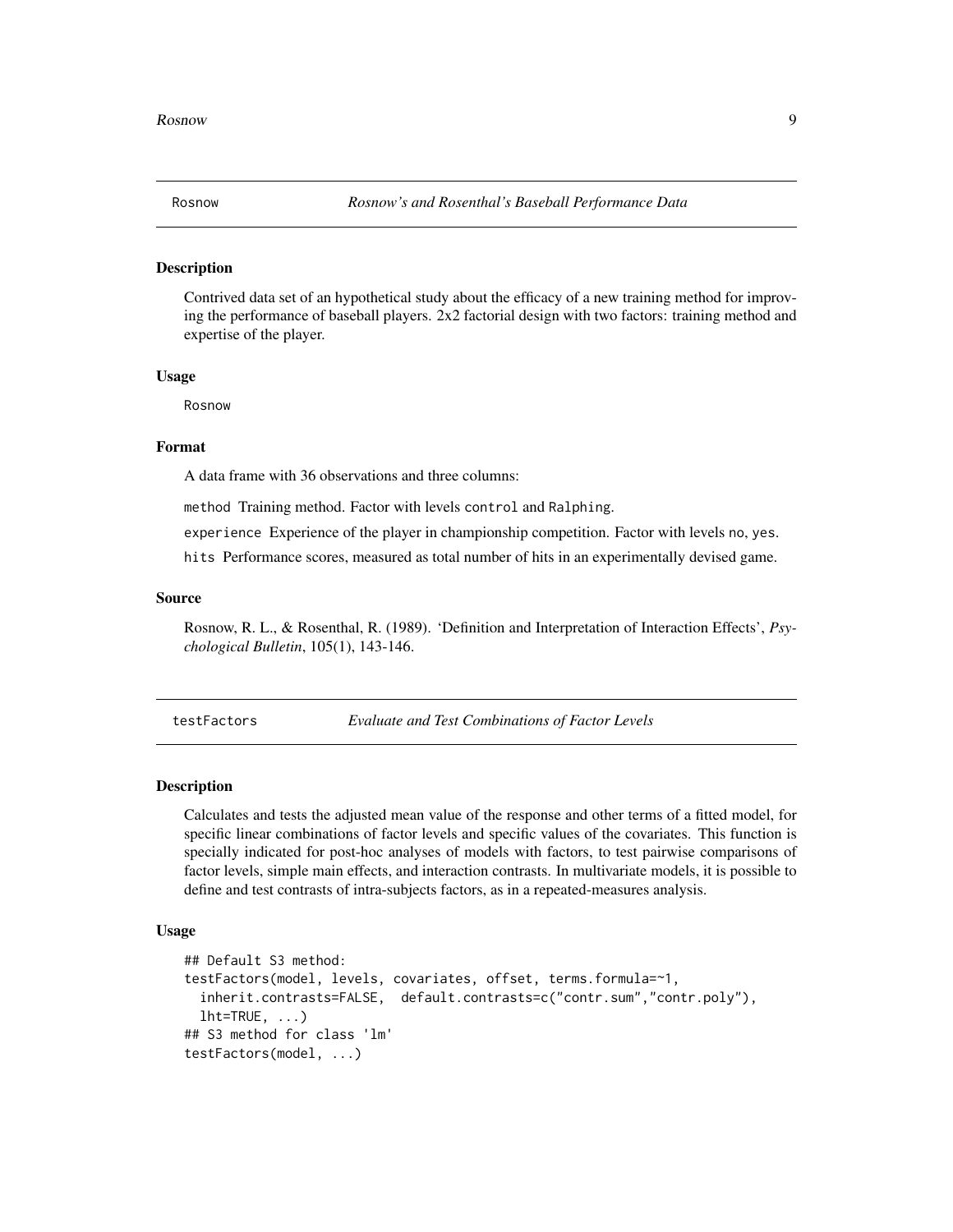```
## S3 method for class 'glm'
testFactors(model, ..., link=FALSE)
## S3 method for class 'mlm'
testFactors(model, levels, covariates, offset, terms.formula=~1,
  inherit.contrasts=FALSE, default.contrasts=c("contr.sum","contr.poly"),
  idata, icontrasts=default.contrasts, lht=TRUE, ...)
## S3 method for class 'lme'
testFactors(model, ...)
## S3 method for class 'mer'
testFactors(model, ..., link=FALSE)
## S3 method for class 'merMod'
testFactors(model, ..., link=FALSE)
## S3 method for class 'testFactors'
summary(object, predictors=TRUE, matrices=TRUE, covmat=FALSE, ...)
```
# Arguments

| model             | fitted model. Currently supported classes include "1m", "g1m", "m1m", "1me",<br>and "mer" or "merMod" (excluding models fitted by n1mer).                                                                                                                                                                           |
|-------------------|---------------------------------------------------------------------------------------------------------------------------------------------------------------------------------------------------------------------------------------------------------------------------------------------------------------------|
| levels            | list that defines the factor levels that will be contrasted; see the Details for more<br>information.                                                                                                                                                                                                               |
| covariates        | optional numeric vector with specific values of the covariates (see <i>Details</i> ).                                                                                                                                                                                                                               |
| offset            | optional numeric value with a specific value of the offset (if any).                                                                                                                                                                                                                                                |
| terms.formula     | formula that defines the terms of the model that will be calculated and tested.<br>The default value is $\sim$ 1, and stands for the adjusted mean value. See the <i>Details</i><br>for more information.                                                                                                           |
| inherit.contrasts |                                                                                                                                                                                                                                                                                                                     |
|                   | logical value: should the default contrasts of model factors be inherited from the<br>model data frame?                                                                                                                                                                                                             |
| default.contrasts |                                                                                                                                                                                                                                                                                                                     |
|                   | names of contrast-generating functions to be applied by default to factors and<br>ordered factors, respectively, if inherit.contrasts is FALSE (the default); the<br>contrasts must produce an intra-subjects model matrix in which different terms<br>are orthogonal. The default is c("contr.sum", "contr.poly"). |
| lht               | logical indicating if the adjusted values are tested (via linearHypothesis).                                                                                                                                                                                                                                        |
| link              | for models fitted with glm or glmer, logical indicating if the adjusted mean<br>values should represent the link function (FALSE by default, i.e. represent the<br>adjusted means of the response variable).                                                                                                        |
| idata             | an optional data frame giving a factor or factors defining the intra-subjects model<br>for multivariate repeated-measures data, as defined in Anova or linear Hypothesis.                                                                                                                                           |
| icontrasts        | names of contrast-generating functions to be applied in the within-subject "data".<br>The default is the same as default.contrasts.                                                                                                                                                                                 |
| object            | object returned by testFactors.                                                                                                                                                                                                                                                                                     |
| predictors        | logical value: should summary return the values of the predictor values used in<br>the calculations?                                                                                                                                                                                                                |

<span id="page-9-0"></span>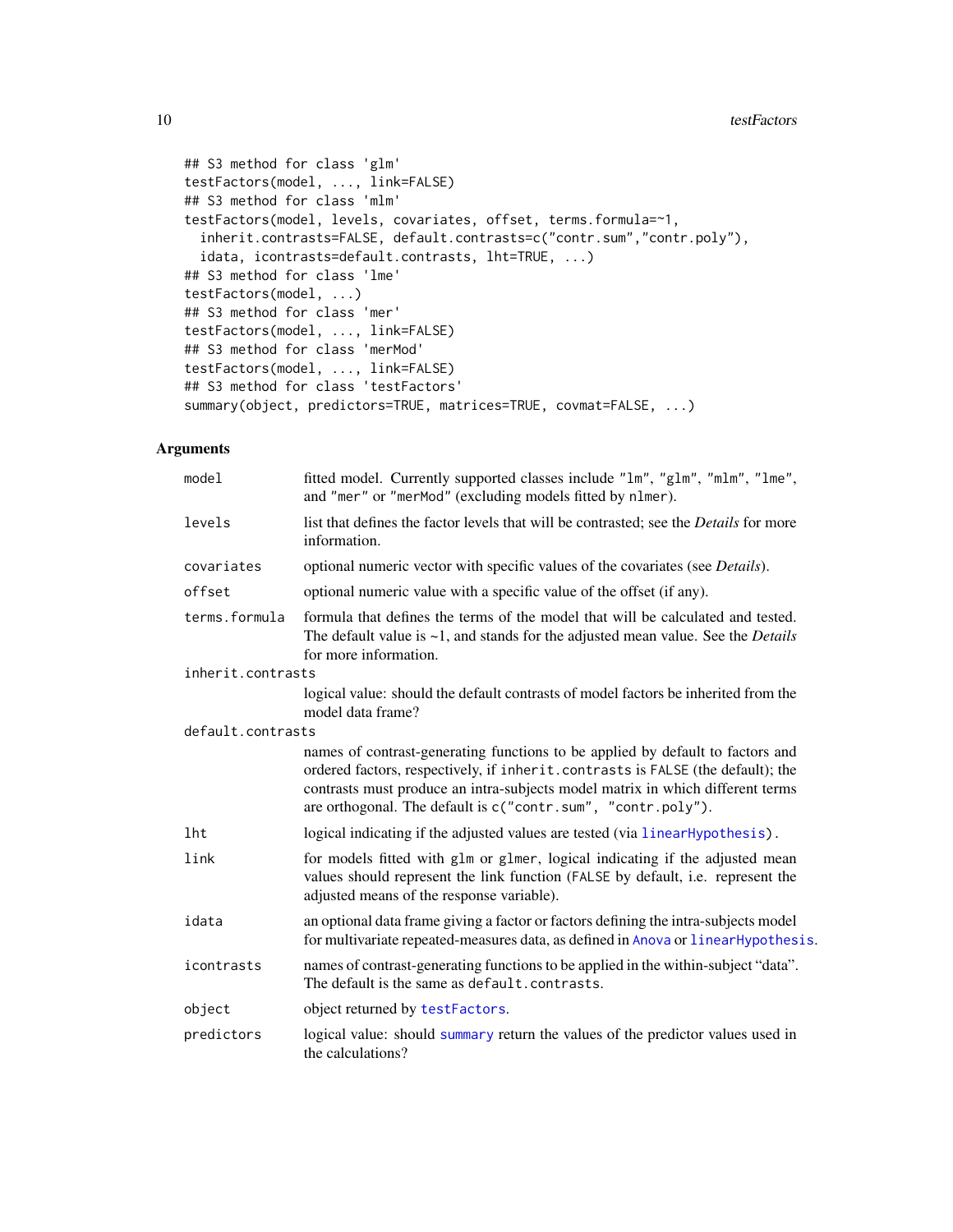#### <span id="page-10-0"></span>testFactors 11

| matrices                | logical value: should summary return the matrices used for testing by linearHypothesis? |
|-------------------------|-----------------------------------------------------------------------------------------|
| covmat                  | logical value: should summary return the covariance matrix of the adjusted val-<br>ues? |
| $\cdot$ $\cdot$ $\cdot$ | other arguments passed down to linearHypothesis.                                        |

# Details

The only mandatory argument is model, which may include any number of factor or numeric predictors, and one offset. The simplest usage of this method, where no other argument is defined, calculates the adjusted mean of the model response variable, pooling over all the levels of factor predictors, and setting the numeric predictors (covariates and offset, ifany) to their average values in the model data frame.

The calculations will be done for the linear combinations of factor levels defined by levels. This argument must be a list, with one element for each factor of the model that has to be manipulated (including factors of the intra-subjects design, if suitable). The factors that are not represented in this list will be pooled over, and elements that do not correspond to any factor of the model will be ignored with a warning. levels may be a named list, where the name of each element identifies the represented factor, and its contents may be one of the following:

- 1. A character string of length 1 or 2, with the name of one or two factor levels. In the former case, the calculations will be restricted to this level of the factor, as in a simple main effects analysis; in the latter, a pairwise contrast will be calculated between both factor levels.
- 2. A numeric vector without names, as long as the number of levels in the factor. This will create a linear combination of factor levels, with the elements of the vector as coefficients. For instance, if the factor f has three levels, an element  $f = c(0.5, 0.5, 0)$  will average the two first levels, and  $f = c(0.5, 0.5, -1)$  will contrast the average of the two first levels against the third one.
- 3. A numeric vector with names equal to some or all the levels of the factor. This is a simplification of the previous option, where some levels can be omitted, and the coefficient of each level is determined by the names of the vector, which do not have to follow a specific order. Omitted levels will automatically be set to zero.
- 4. A numeric matrix, as an extension of the two previous options for calculating several combinations at a time. Combinations are defined in columns, so if the matrix does not have row names, the number of rows must be equal to the number of levels in the factor, or if the matrix does have row names, they must coincide with the levels of the factor.

Alternatively, levels may be a single formula or an unnamed list of formulas, of the type factorname  $\sim K1*level1 + K2*l$ (see [contrastCoefficients](#page-2-1) for further details). Both types of lists (named list of string or numeric vectors and matrices, and unnamed lists of formulas) may be mixed.

The argument covariates may be used for setting specific values of the model numeric predictors (covariates). It must be a vector of numeric values. If the elements of this vector have names, their values will be assigned to the covariates that match them; covariates of the model with names not represented in this vector will be set to their default value (the average in the model data frame), and elements with names that do not match with covariates will be ignored. On the other hand, if covariates has no names, and its length is equal to the number of covariates of the model, the values will be assigned to those covariates in the same order as they occur in the model. If it has a different length, the vector will be trimmed or reclycled as needed to fit the number of covariates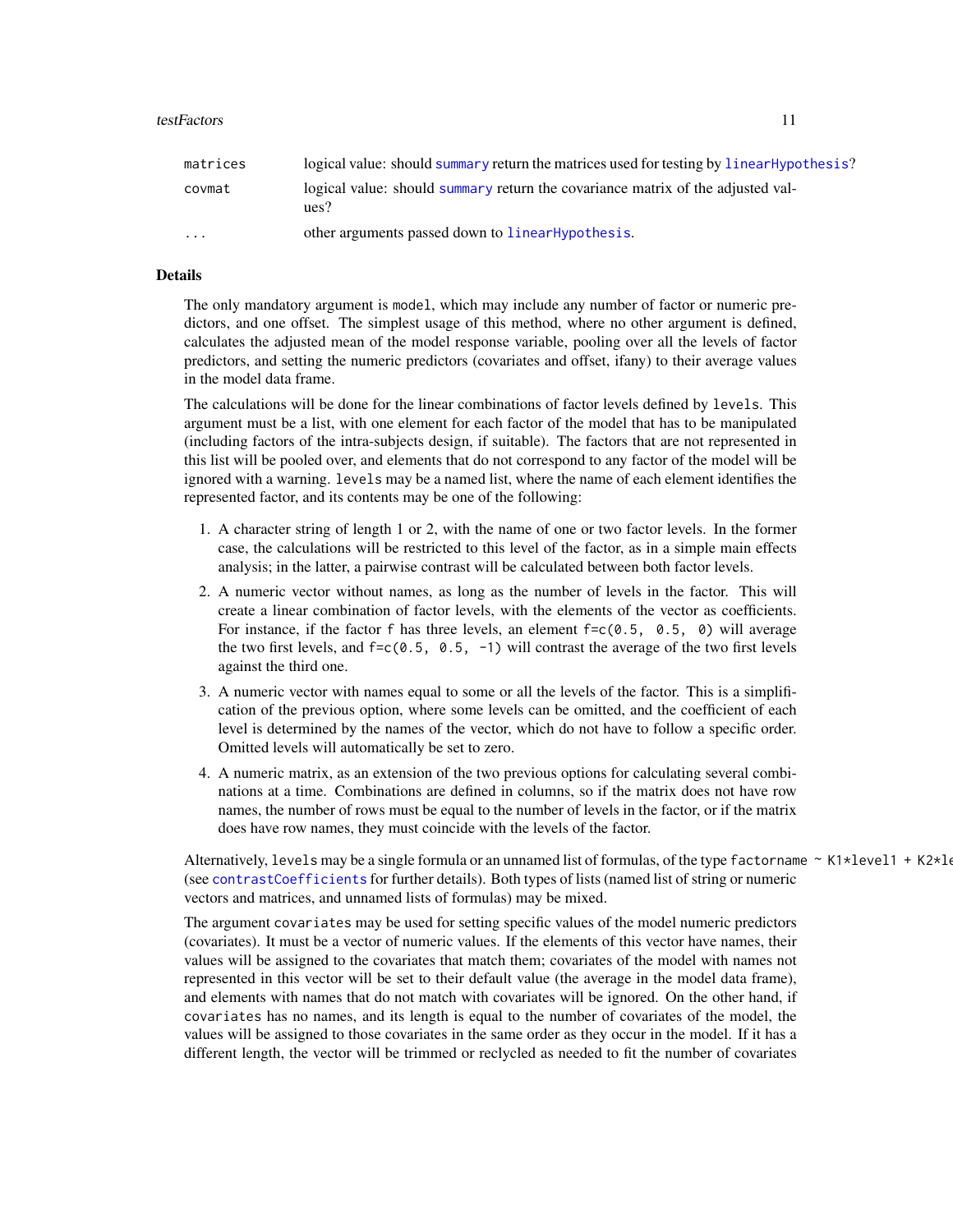<span id="page-11-0"></span>in the model; this feature may be used, for instance, to set all covariates to the same value, e.g. covariates  $= 0$ . The argument of fset can likewise be used to define a specific value for the offset of the model.

To analyse terms other than the adjusted mean value of the response, use the argument terms.formula. For instance, if the model has the covariates var1, var2, ..., the slopes of the response with respect to them may be added to the analysis by defining terms. formula as  $\gamma$ var1 + var2 .... This formula may be used more generally, for analysing interactions, omitting the mean response, adding the main effects of factors, etc. A different analysis is done for each term of this formula, that must also be contained in the formula of model. For instance, if terms, formula is equal to  $\sim$  var1\*var2, the function will analyse the adjusted intercept, plus the terms var1, var2, and var1:var2. The intercept stands for the mean value of the response, and terms formed by one or more covariates stand por the slope of the response with respect to the product of those covariates.

If any of the variables in the term is a factor, the function analyses a full set of contrasts for that factor of the remaining part of the term; for instance if var1 were a factor, the term var1 would stand for the contrasts of the intercept, and var1:var2 would stand for the contrasts of the slope var2, across the levels of var1. The set of contrasts used in the analysis is normally defined by the argument default.contrasts: by default, if the factor is ordered it will be a set of "polynomial contrasts", and otherwise "sum contrasts"; however, if inherit.contrasts is TRUE the contrasts will directly be copied from the ones used to define the model. Factors that have explicit contrasts defined in the model data frame will use those contrasts, regardless of the values defined for default.contrasts and inherit.contrasts. The analysis assumes that the contrasts are orthogonal to the intercept, which is the usual case if the default arguments are provided, and a warning will be issued if non-orthogonal contrasts are used; take special care of not using "treatment contrats" if inherit.contrasts is set to TRUE or default.contrasts is changed.

In generalized linear models, the adjusted means represent the expected values of the response by default, but the expected value of the link function may be shown by setting the argument link=FALSE. On the other hand, slope values and standard errors always refer to the link function.

For multivariate models, the arguments idata, and icontrasts may be used to define an intrasubjects model for multivariate repeated-measures data, as described for [Anova](#page-0-0) or [linearHypothesis](#page-0-0) in package car. Note, however, that the combinations of intra-subjects factor levels are defined in levels, and other arguments defined in those functions like idesign, imatrix or iterms will have no effect in testFactors.

The significance of adjusted values is tested by a call to [linearHypothesis](#page-0-0) for each term, unless lht is set to FALSE. Extra arguments may be passed down to that function, for instance to specify the test statistic that will be evaluated.

#### Value

An object of class "testFactors", that contains the adjusted values and their standard errors for each term, and the otuput of the test, plus other variables used in the calculations. The [summary](#page-0-0) method for this object will display those variables, unless they be omitted by setting the optional arguments predictors, matrices or covmat to FALSE. The argument predictors refers to the coefficients of specified combinations of factor levels, the values of covariates, and the contrast matrices used for terms that include factors; matrices refers to the "linear hypothesis matrix" used by [linearHypothesis](#page-0-0), and in multivariate linear models, to the "response transformation matrix" as well — if it exists; covmat refers to the variance-covariance matrix of the adjusted values.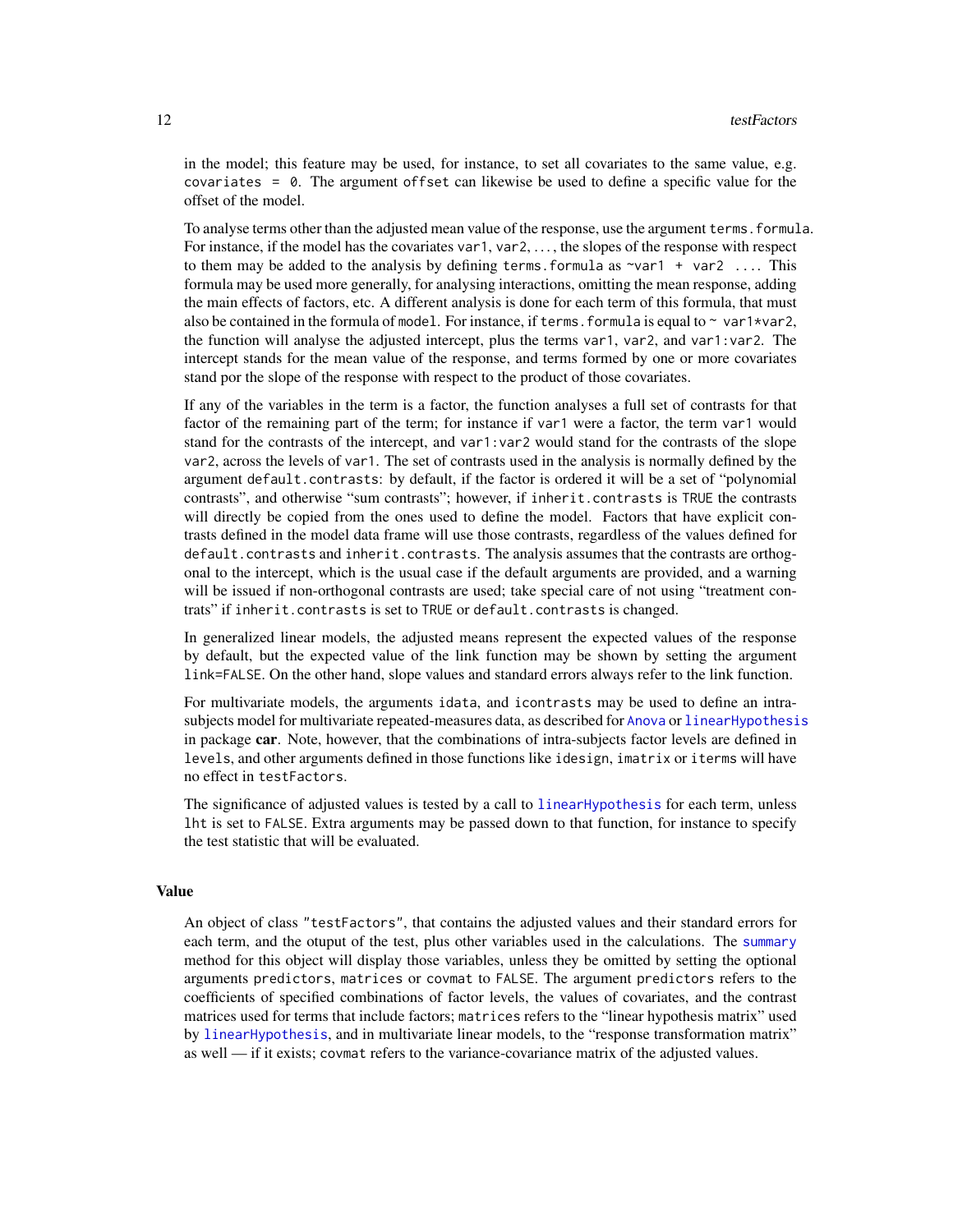#### <span id="page-12-0"></span>testFactors and the state of the state of the state of the state of the state of the state of the state of the state of the state of the state of the state of the state of the state of the state of the state of the state o

Moreover, [summary](#page-0-0) groups the results of the tests for all terms in one table. By default this table shows the test statistics, their degrees of freedom, and the *p*-values. If the model is of class "lm", it also shows the sums of squares; and if it is of class "mlm", only the first type of test statistic returned by [linearHypothesis](#page-0-0) (by default "Pillai") is shown. This variable shape of the ANOVA table is controlled by additional classes assigned to the object (either "testFactors.lm" or "testFactors.mlm", as suitable).

#### Note

The tests of mixed models are done under the assumption that the estimation of the random part of the model is exact.

#### Author(s)

Helios De Rosario-Martinez, <helios.derosario@gmail.com>

#### See Also

[linearHypothesis](#page-0-0) in package car. [interactionMeans](#page-4-1), and [testInteractions](#page-13-1) as useful wrappers of testFactors.

# Examples

```
# Example with factors and covariates
# Analyse prestige of Canadian occupations depending on
# education, income and type of occupation
# See ?Prestige for a description of the data set
prestige.mod <- lm(prestige ~ (education+log2(income))*type, data=Prestige)
# Pairwise comparisons for factor "type", to see how it influences
# the mean value of prestige and interacts with log.income
# 1: "white collar" vs "blue collar"
wc.vs.bc <- list(type=c("wc", "bc"))
testFactors(prestige.mod, wc.vs.bc, terms.formula=~log2(income))
# 2: "professional" vs. "blue collar"
prof.vs.bc <- list(type=c("prof", "bc"))
testFactors(prestige.mod, prof.vs.bc, terms.formula=~log2(income))
# 3: "professional" vs. "white collar"
prof.vs.wc <- list(type=c("prof", "wc"))
testFactors(prestige.mod, prof.vs.wc, terms.formula=~log2(income))
# Interaction contrasts in a repeated-measures experiment
# See ?OBrienKaiser for a description of the data set
mod.ok <- lm(cbind(pre.1, pre.2, pre.3, pre.4, pre.5,
  post.1, post.2, post.3, post.4, post.5,
  fup.1, fup.2, fup.3, fup.4, fup.5) \sim treatment*gender,
  data=OBrienKaiser)
```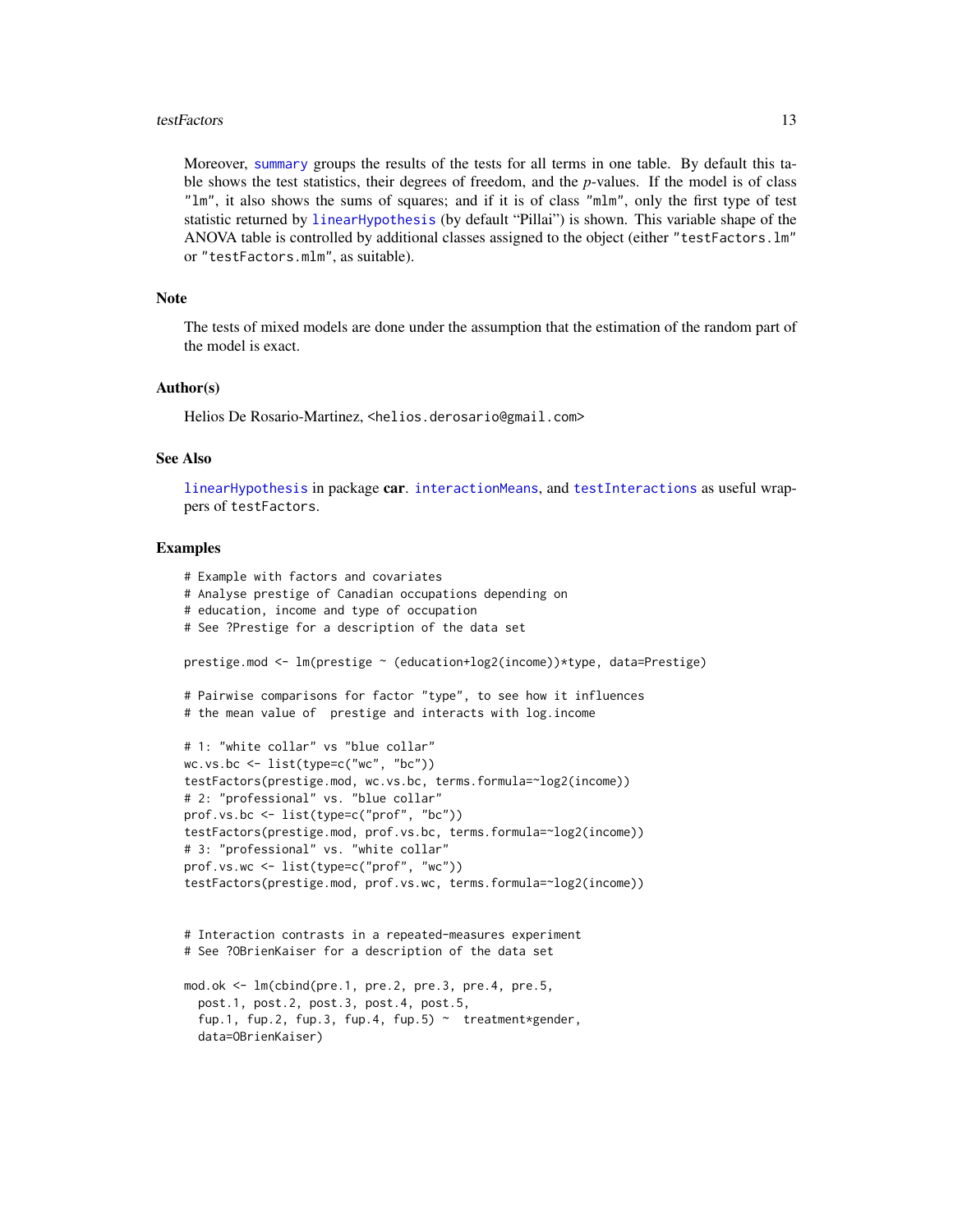```
# intra-subjects data:
phase <- factor(rep(c("pretest", "posttest", "followup"), each=5))
hour <- ordered(rep(1:5, 3))
idata <- data.frame(phase, hour)
Anova(mod.ok, idata=idata, idesign=~phase*hour)
# Contrasts across "phase", for different contrasts of "treatment"
# Using different definitions of the argument "levels"
# 1: Treatment "A" vs. treatment "B".
A.vs.B <- list(treatment=c("A", "B"))
# The following are equivalent:
# A.vs.B <- list(treatment=c(A=1, B=-1, control=0))
# A.vs.B <- list(treatment=c(A=1, B=-1))
# A.vs.B \leq list(treatment \sim A - B)# A.vs.B \leq treatment \sim A - BtestFactors(mod.ok, A.vs.B, idata=idata, terms.formula=~0+phase)
# 2: Controls vs. treatments
control.vs.AB <- list(treatment=c(A=0.5, B=0.5, control=-1))
# The following is equivalent:
# control.vs.AB <- treatment ~ (A+B)/2 - control
testFactors(mod.ok, control.vs.AB, idata=idata, terms.formula=~0+phase)
# Shortcut to get only the adjusted values and simplified ANOVA tables
contr <- list(A.vs.B=A.vs.B, control.vs.AB=control.vs.AB)
anovaTables <- function(contrast) summary(testFactors(mod.ok, contrast,
  idata=idata, terms.formula=~0+phase),
 predictors=FALSE, matrices=FALSE)
```
lapply(contr,anovaTables)

<span id="page-13-1"></span>testInteractions *Test Contrasts of Factor Interactions*

#### **Description**

Calculates and tests different types of contrasts for factor interactions, in linear, generalized and mixed linear models: simple main effects, interaction contrasts, residual effects, and others.

#### Usage

```
testInteractions(model, pairwise=NULL, fixed=NULL, residual=NULL, across=NULL,
  custom=NULL, slope=NULL, adjustment=NULL, label.factors=FALSE,
  abbrev.levels=FALSE, ...)
```
#### Arguments

model fitted model. Currently supported classes include "lm", "glm", "mlm", "lme", and "mer" or "merMod" (excluding models fitted by nlmer).

<span id="page-13-0"></span>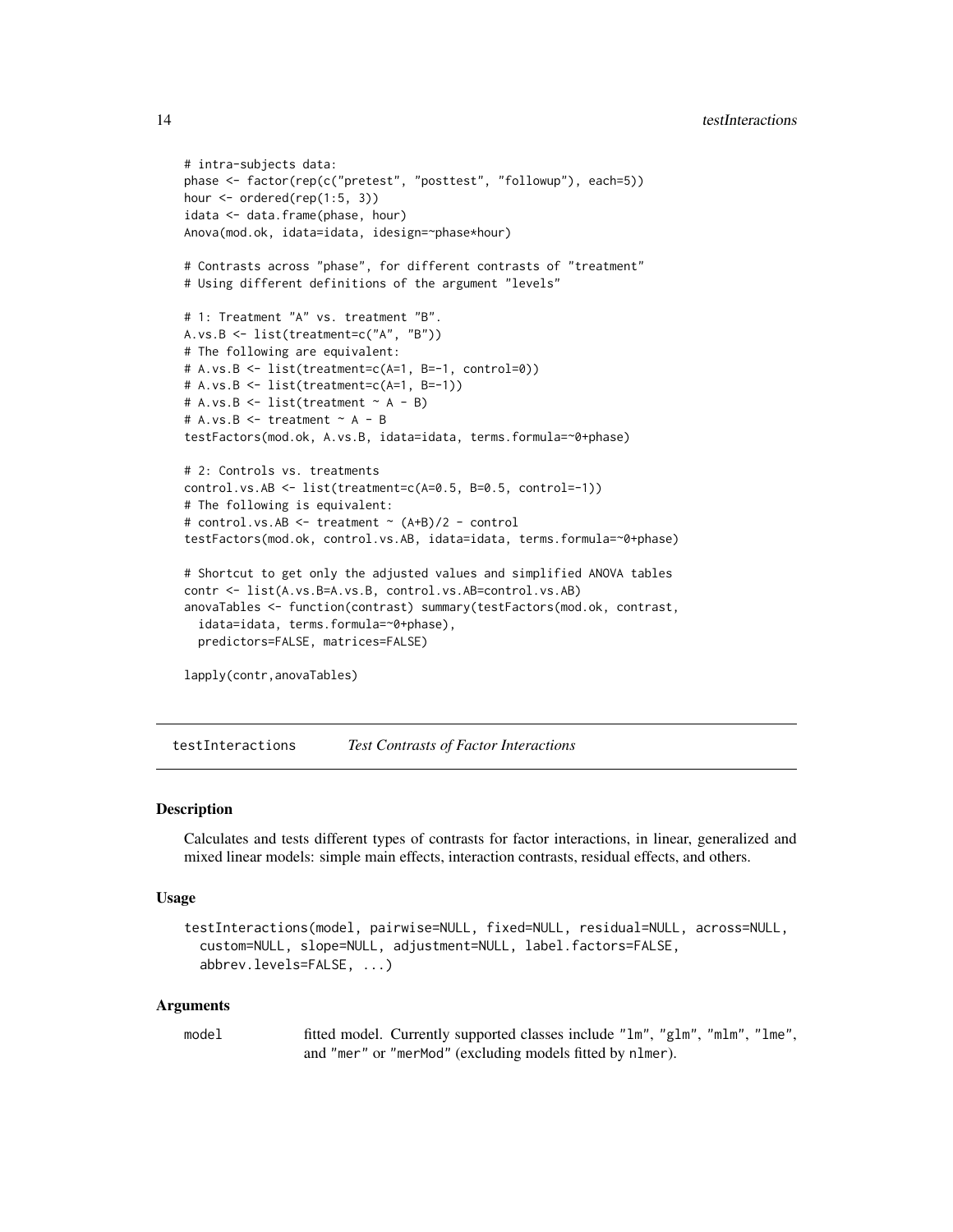# <span id="page-14-0"></span>testInteractions 15

| pairwise      | character vector with the names of factors represented by pairwise contrasts.                                                                                                                                                                                    |
|---------------|------------------------------------------------------------------------------------------------------------------------------------------------------------------------------------------------------------------------------------------------------------------|
| fixed         | character vector with the names of factors represented by fixed levels.                                                                                                                                                                                          |
| residual      | character vector with the names of factors represented by residuals effects.                                                                                                                                                                                     |
| across        | character vector with the names of factors represented by a full set of indepen-<br>dent contrasts.                                                                                                                                                              |
| custom        | list with custom contrasts for other factors. See the Details for more informa-<br>tion.                                                                                                                                                                         |
| slope         | character vector with the names of the covariates associated to the slope that will<br>tested; if it is NULL (the default value), the function will test the adjusted mean<br>values.                                                                            |
| adjustment    | adjustment method for p-values, as defined in p. adjust.                                                                                                                                                                                                         |
| label.factors | If true, the rownames for each row in the resulting table include the name(s) of<br>the factor(s) involved, followed by the level values. Otherwise, the rownames<br>include only the levels of the factor(s), with multiple factors separated by $\therefore$ . |
| abbrev.levels | Either a logical or an integer, specifying whether the levels values of the factors<br>in the term are to be abbreviated in constructing the rownames. An integer<br>specifies the minimum length of the abbreviation for each factor in the term.               |
| .             | further arguments passed down to testFactors.                                                                                                                                                                                                                    |

# **Details**

Each factor of the model can at most be contained in one of the arguments pairwise, fixed, residual, across, or custom; redundant assignment of factors is not allowed. If none of these arguments is defined, the default behavior is as if pairwise contained all the factors of the model. The result will show a set of tests on the model adjusted mean, at different combinations of factor levels. If there are covariates defined in slope, the test will apply to the slope for the interaction of such covariates. Each row will contain a different combination of factor levels or contrasts, depending on the argument wherein the factor has been defined:

- The factors contained in pairwise will appear as pairwise contrasts between levels.
- The factors contained in fixed will appear as one of their possible levels.
- The factors contained in residual will appear as residual effects of their levels, after removing effects of higher order.
- The factors contained in across will appear as a full set of contrasts. By default they will be orthogonal contrasts, unless overriden by the contrasts of the model data frame or by the arguments passed down to [testFactors](#page-8-1). See the documentation of that function for further details.

Ommitted factors will be averaged across all their levels. Thus, to test the overall adjusted means or slopes, use pairwise=NULL (or do the same with any of the arguments of the previous list).

Other combinations of factor levels can be defined by custom. This argument should be a list of numeric matrices or vectors, named as the model factors. Each matrix must have as many rows as the number of levels of the corresponding factor, so that each column represents a linear combination of such levels that will be tested, crossed with the combinations of the other factors. Vectors will be treated as column matrices.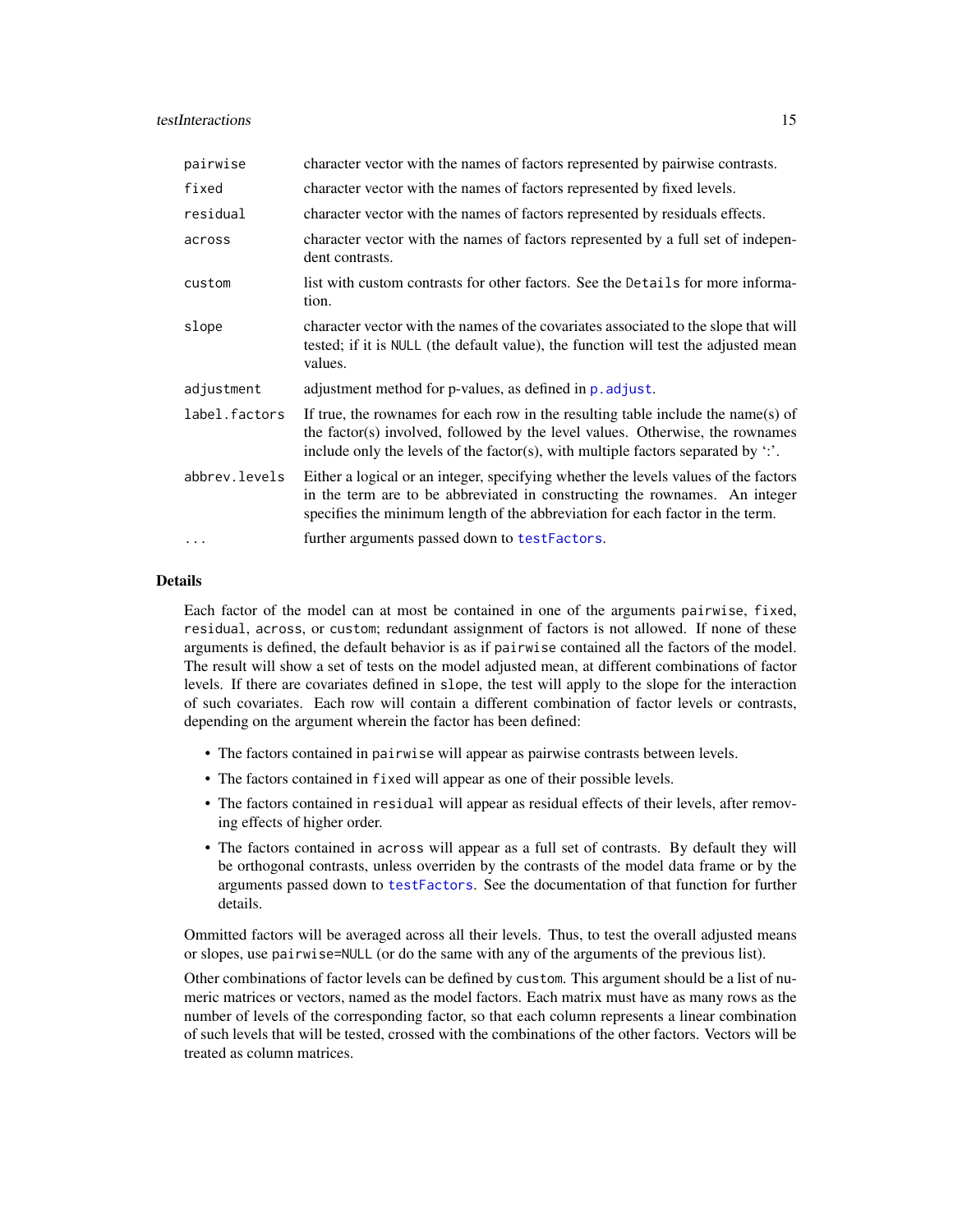<span id="page-15-0"></span>In multivariate linear models it is possible to define an intra-subjects design, with the argument idata passed down to [testFactors](#page-8-1) (see [Anova](#page-0-0) or [linearHypothesis](#page-0-0) in package car for further details). The factors defined by that argument can be included as any other factor of the model.

#### Value

An anova table with one row for each different combination of levels and contrasts defined in pairwise, fixed, across, and custom. The rownames represent the specific levels or contrasts used for the different factors, separated by  $\cdot$ . These names can be tweaked by the arguments label. factors and abbrev. levels, as done by termMeans in package heplots.

#### Note

The tests of mixed models are done under the assumption that the estimation of the random part of the model is exact.

#### Author(s)

Helios De Rosario-Martinez, <helios.derosario@gmail.com>

#### See Also

[testFactors](#page-8-1), [interactionMeans](#page-4-1). Use [contrastCoefficients](#page-2-1) as a facility to create matrices of custom contrasts.

#### Examples

# Tests of the interactions described in Boik (1979) # See ?Boik for a description of the data set

```
mod.boik <- lm(edr ~ therapy * medication, data=Boik)
Anova(mod.boik)
cntrl.vs.T1 <- list(therapy = c(1, -1, 0))
cntrl.vs.T2 <- list(therapy = c(1, 0, -1))
plcb.vs.doses \leq list(medication = c(1, -1/3, -1/3, -1/3))
testInteractions(mod.boik, pairwise="therapy", adjustment="none")
testInteractions(mod.boik, custom=plcb.vs.doses, adjustment="none")
testInteractions(mod.boik, custom=cntrl.vs.T1, across="medication", adjustment="none")
testInteractions(mod.boik, custom=c(cntrl.vs.T1, plcb.vs.doses), adjustment="none")
testInteractions(mod.boik, custom=cntrl.vs.T2, across="medication", adjustment="none")
testInteractions(mod.boik, custom=plcb.vs.doses, across="therapy", adjustment="none")
```